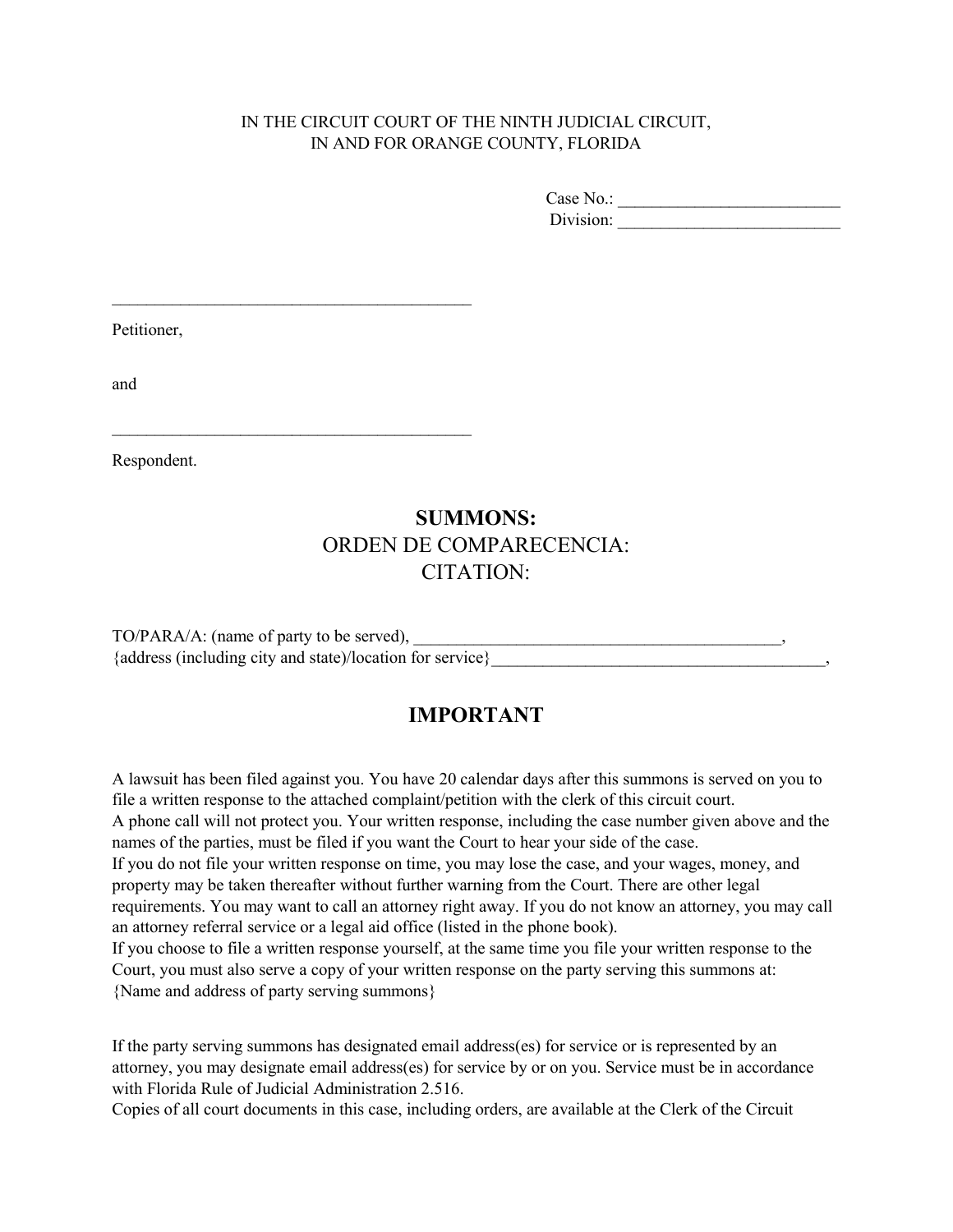Court's office. You may review these documents, upon request.

You must keep the Clerk of the Circuit Court's office notified of your current address. (You may file Designation of Current Mailing and Email Address).

### **IMPORTANTE**

Usted ha sido demandado legalmente, Tiene veinte (20) dias, contados a Partir del recibo de esta notificacion, para contestar la demanda adjunto, por escrito, y presentarla ante este tribunal. Una llamada telefonica no lo rotegera; si usted desea que el tribunal considere su defensa, debe presentar su respuesta por escrito, incluyendo el numero del caso y los nombres de las partes interesadas en dicho caso. Si usted no contesta la demanda a tiempo, pudiese perder el caso y podria ser despojado de sus ingresos y propiedades, o privado de sus derechos, sin previo aviso del tribunal. Existen otros requisitos legales, Si lo desea, puede usted consultar a un abogado immediatament. Si no conoce a un abogado, puede llamar a una de las oficinas de asistencia legal que aparencen en la guia telefonica. Si desa responder a la demanda por su cuenta, al mismo tiempo en que presenta su respuesta ante al tribunal, debera usted enviar por correo o entregar una copia de su respuesta a la persona denominada abajo como "Plaintiff/Plaintiff's Attorney." (Demandate o Abogado del Demanadante).

{Name and address of party serving summons}

## **IMPORTANT**

Des poursuites judiciaries ont ete enterprises contre ous. Vous avez 20 jours consecutifts a partir de la date de l'assignation de cette citation pour deposer une reponse ecrite a la plainte ci-jointe aupres de ce Tribunal. Un simple coup de telephone est insuffisant pour vous proteger; vous etes oblige de deposer votre response ecrite, avec mentin du numero de dossier ci-dessus et du nom des paties nommees isi, si vous souhaitez que le Tribunal entende votre cause. Si vous ne deposez pas votre response ecrite dans le relai requis, vous risquez de perdre la cause ainsi que votre salaire, votre argent, et vos biens peuvent etre saisis par la suite, sans aucun preavis ulterieur de Tribunal. Il y a d'autres obligations juridiques et vous pouvez reqerir les services immediats d'un avocat. Si vous ne connaissez pas d'avocat, vous pourriez telephoner a un service de reference d'avocats ou a un bureau d'assistance juridique (figurant a l'annuaire de telephones).

Si vous choisissez de deposer vous-meme une reponse ecrite, il vous faudra egalement, en meme temps que cette formalite, faire parvenir ou expedier une copie au carbone ou une photocopie de votre reponse ecrite au "Plaintiff/Plaintiff's Attorney" (Plaignant ou a son avocat) nomme ci-dessous.

{Name and address of party serving summons}